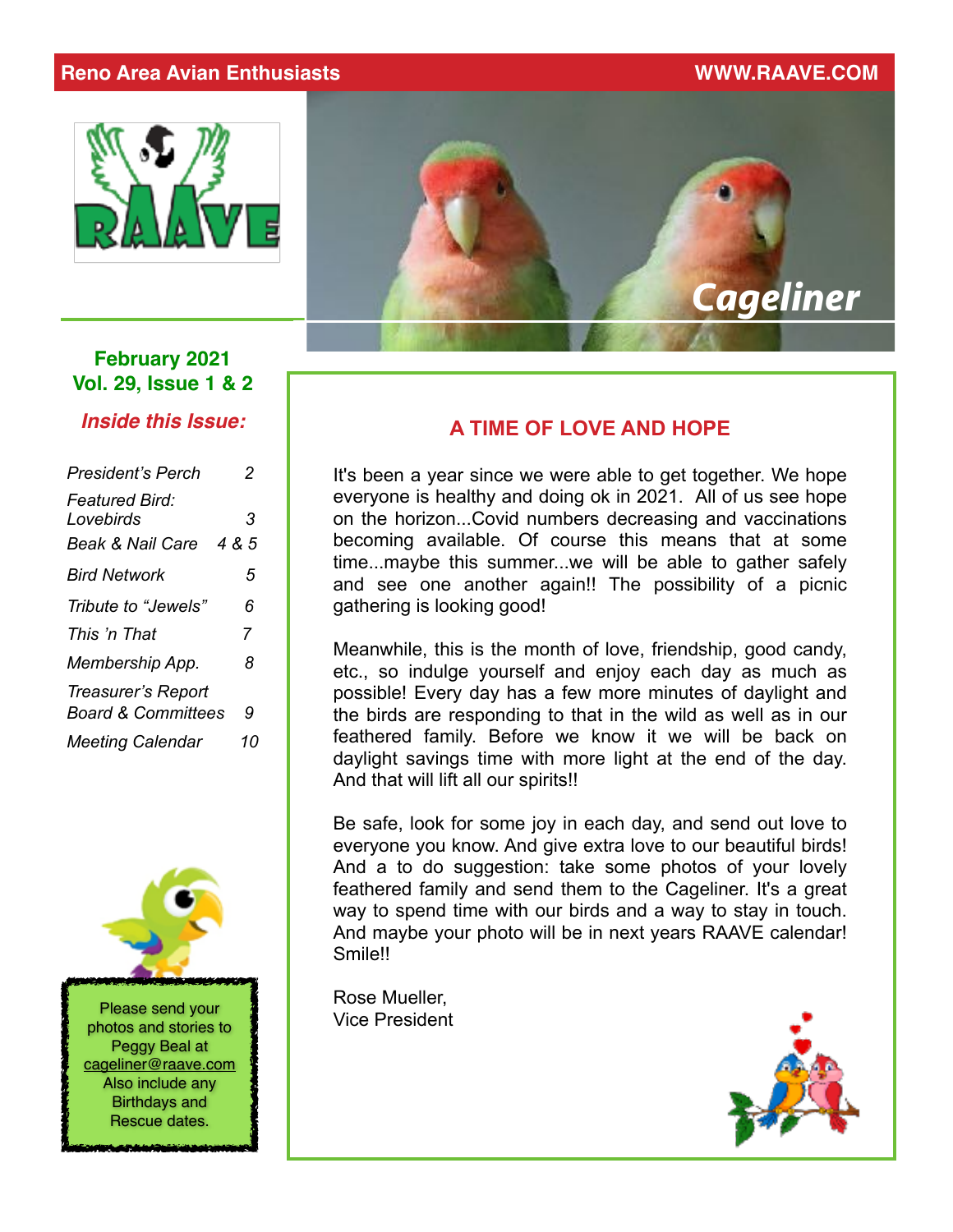# *President's Perch*



Dear Members,

I hope this newsletter finds you, your family, and feathered friends well and safe.

I thought I would share some heart-warming news about a recent Cinnamon Head Green Cheek that was re-homed. The Green Cheek was surrendered to RAAVE due to life changes. The Green Cheek was hand raised at the Parrot Connection and really loved her people. A young mother called the club looking for a Green Cheek for a companion bird for her autistic son. As soon as she brought the new bird home her son bonded with his new bird. It was a life-changing moment for him and the bird. The young boy felt confident to sleep in his own room with his new bird nearby which was astonishing to his mom! Stories like that make all the work in rescue, fostering, and rehoming worth it to me!

It has been proven many times over birds really can play a great part for folks participating in animal therapy programs where they are offered.



*Posey and her new buddy.*

Recently the Sierra Nevada Zoological Park Staff and volunteers updated the RAAVE bird room to give it a nice new fresh look for the five parrots we sponsor. For the month of February the Zoological Park is open on weekends 10am-4pm if you would like to see how nice the room looks.

Sincerely, Norman Huckle RAAVE President



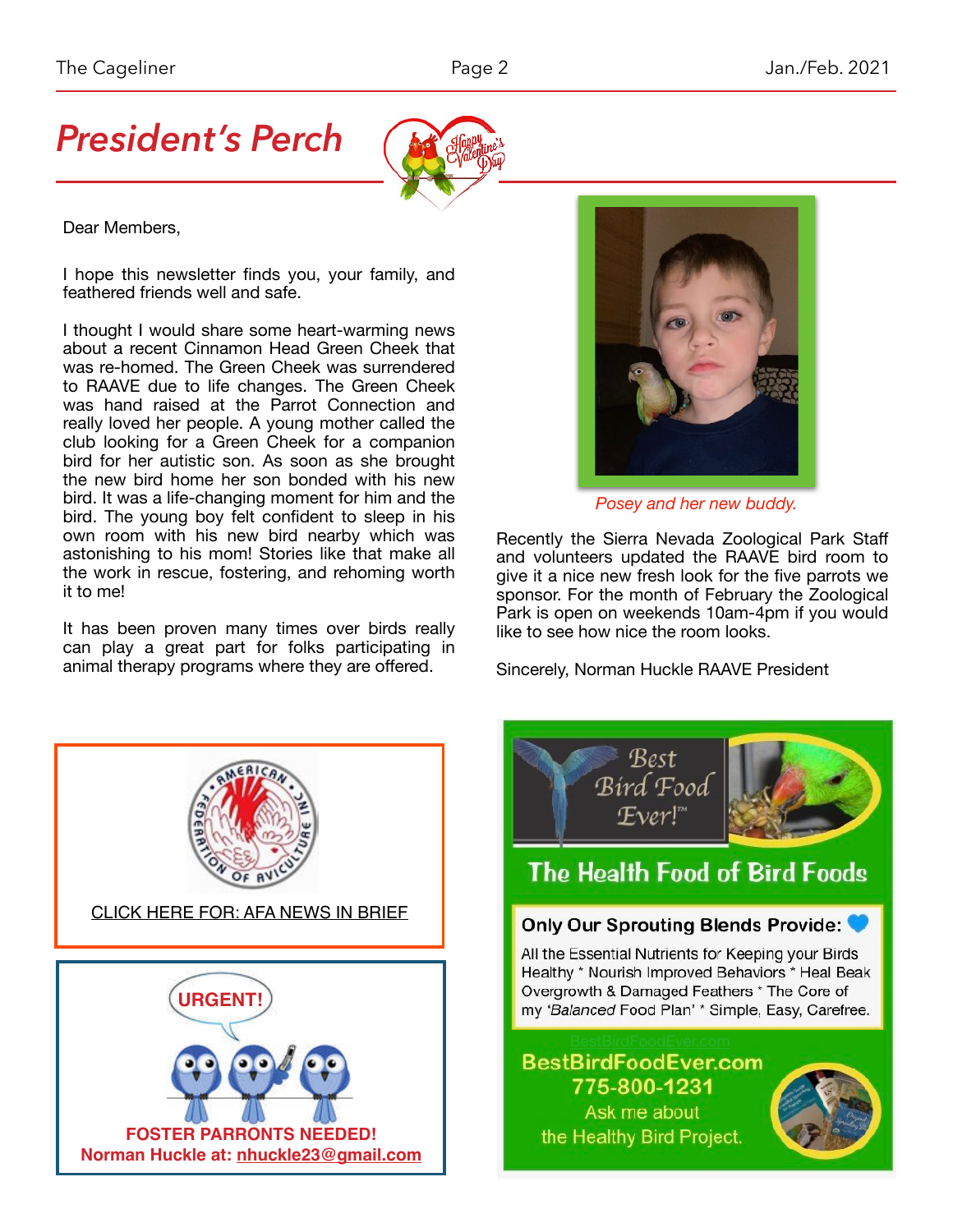## *Featured Bird of the Month: Lovebirds*

*by Alyson Kalhagen - [thesprucepets.com](http://thesprucepets.com)*

#### **5 Facts about Lovebirds**

Lovebirds are one of the most popular pet parrot species, and for those who are familiar with them, it's no surprise. Beautiful and intelligent, these little birds have been one of the most beloved types of African parrot for over 100 years. However, there are a lot of myths out there about Lovebirds, their behavior, and what it's like to keep them as pets. If you're interested in learning more about what Lovebirds are like, then you should read on to discover basic facts about these feisty little birds.

#### *1. Lovebirds normally don't talk.*

Although they are a type of parrot, and they do have the ability to mimic human speech, Lovebirds are not among those species that most would consider [talking birds.](https://www.thesprucepets.com/popular-talking-bird-species-390540) This is because they very rarely decide to speak, and if they do choose to mimic a sound, more often than not they repeat simple noises such as whistles or household sounds such as doorbells and microwaves. It is not known why some Lovebirds are more prone to mimicking speech than others, but it is widely believed that those who do learn to talk are taught from a very young age.

*2. There are several types of Lovebirds.*

There are many different types of [Lovebirds.](https://www.thesprucepets.com/lovebirds-1236921) In fact, there are nine separate sub-species of these little parrots, each carrying their own distinct traits and characteristics. These include the Masked Lovebird, the Black-Cheeked Lovebird, the Fischer's Lovebird, The Nyasa Lovebird, the Swindern's Lovebird, the Red-Faced Lovebird, the Abyssinian Lovebird, the Madagascar Lovebird, and the most popular, the beloved Peach-Faced Lovebird. The Peach-Faced Lovebird can be identified by the rainbow of yellow, green, and blue on their bodies, and their bright peachy-pink faces. While the different types of Lovebirds have differences in

looks and temperament, on average, all of the Lovebirds will live for up to 20 years in captivity.

*3. Lovebirds are one of the smallest parrot species.* While they are true [parrots](https://www.thesprucepets.com/what-is-the-difference-between-a-softbill-and-a-hookbill-390747), Lovebirds are one of the smallest members of the parrot family. On average, most Lovebirds fall between 5 and 7 inches in length at maturity, when measured from the beak to the end of the tail feathers. Their small size has worked to push their popularity among those who live in apartments and other small spaces. Many of these bird lovers have found it easier to house and care for these little birds instead of attempting to keep a larger parrot species such as a Macaw or a Cockatoo.

*4. Lovebirds are not always best kept in pairs.* It is a widely purported myth that you should never own a solitary Lovebird and that if they are not kept in pairs, they will die of depression. While it is true that they are extremely social birds who thrive on interaction and must be socially stimulated, in many cases, it is better for bird owners to keep single Lovebirds. This is because these birds [breed](https://www.thesprucepets.com/should-i-breed-my-pet-bird-390488) readily in captivity, and most bird owners are not capable of caring for an entire family of parrots. It is also worth noting that birds kept in pairs tend to bond with each other and shun human interaction. Those who would like their bird to be affectionate and open to being handled by human hands have found that it's best to keep birds by themselves and devote as much time as possible to playing and socializing with them so that their needs are met.

*5. Lovebirds are very active.* Like all parrots, Lovebirds are extremely active birds that need quite a bit of exercise to stay in top physical condition. Those interested in adopting a Lovebird must be willing and prepared to give their feathered friend a bird-safe place to play outside of its cage for several hours per day. This will allow the bird to exercise all of the muscle groups that it needs to stay healthy, as well as provide important mental stimulation that these very intelligent animals need.